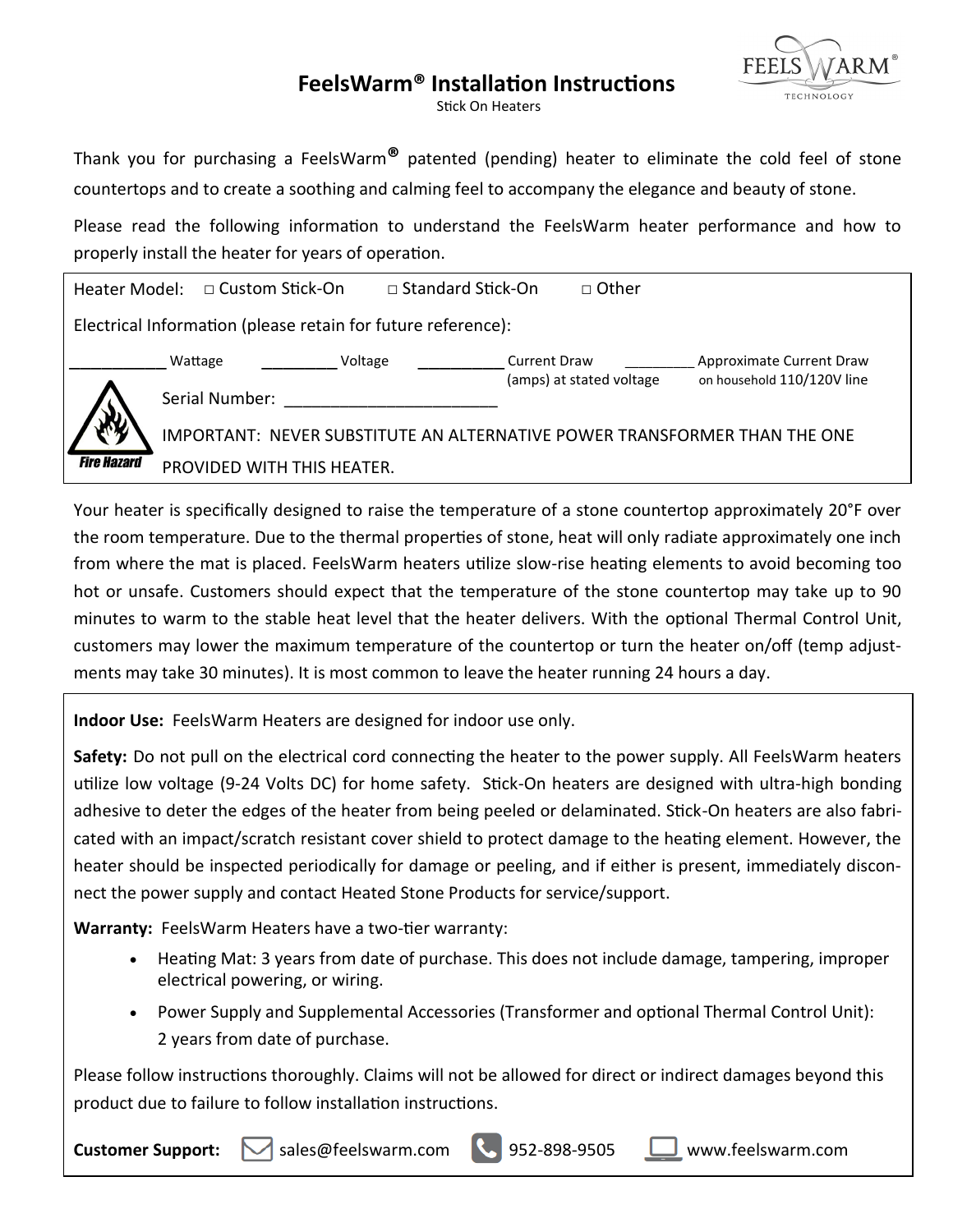

**Package Contents:** Heater, Transformer (with power cord), Velcro/Strap Packet, Hole Plug, Surface Prep Kit (optional), and instruction manual. Thermal Control Unit with screws (optional) is included with custom heaters only.

#### **Recommended Tools:**

- Hand held electric drill with 3/4" spade bit (an extended length bit may be needed if running the cabling into a double-wall cabinet)
- Several dry cotton rags
- Isopropyl alcohol
- Phillips screwdriver
- $1/16$ " drill bit

For large heaters or heaters with unusual cut outs, it is advised to have two people assemble the heater.

## Read complete instructions beforehand to understand the full sequence of the assembly**.**



### **EVALUATE AND PREPARE THE SURFACE OF THE COUNTERTOP**

A. Evaluate the lower surface of the countertop to determine if the Surface Prep Kit must be used to enable the heater to bond properly.

The Surface Prep Kit is needed if the underside of the stone is not smooth granite. Any quartz, marble, wood and "rough" granite underneath will require the surface prep coating. Stones with a mesh backing will likely not need the kit.

The peel test strip (attached) can be used to evaluate whether the surface of the stone will need the prep coating. Attach the peel test strip to the underside of the counter and press with fairly hard pressure. Let the strip remain on the stone for an hour, then peel the strip off by hand. If the strip bonds extremely well, then applying the Surface Prep Coating is not necessary.

- C. If it is determined that the coating is needed, follow the "Surface Prep Instructions" listed below. The coating must harden completely before attaching the heater.
- D. If no Surface Prep Coating is needed, clean the surface where the heater will attach using a rag and isopropyl alcohol. This will remove dirt, dust, and other foreign items. Let dry completely (approximately 5 minutes). Skip to Step 2.

### **SURFACE PREP INSTRUCTIONS (if needed and included)**

SYSTEMTH

**Kit Contents**: 2 containers of epoxy (Part A and Part B), small brush, tin pan, tongue depressor.

**Recommended Tools and Supplies**: Protective eyewear required, gloves and appropriate clothing, pencil, drip cloth or other material to protect carpet, cabinet, or flooring under the countertop.

#### **Preparation:**

- A. Read the following instructions before opening epoxy containers.
- B. The tin pan with mixed epoxy will get warm so set it onto cardboard or another layer.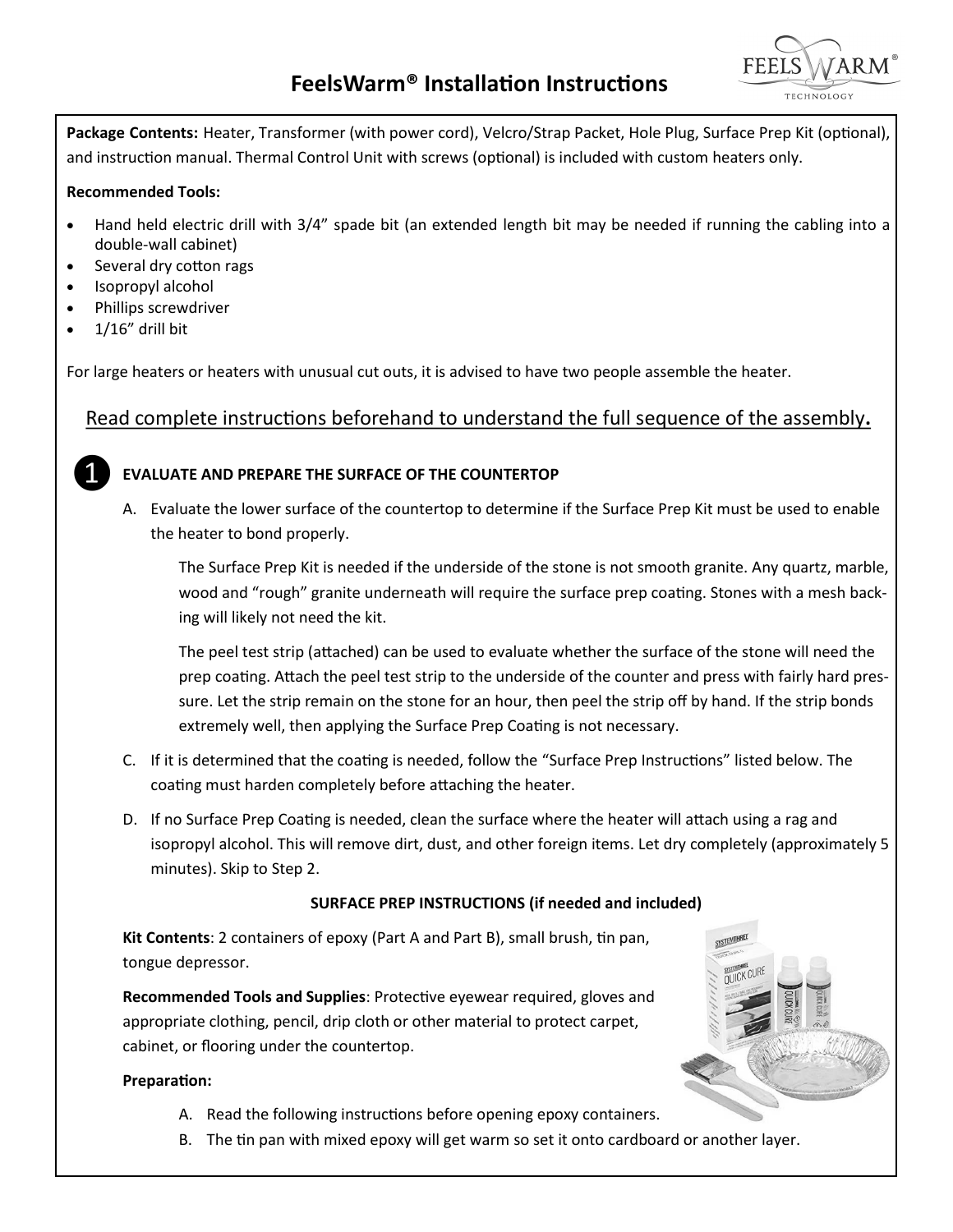

- C. Cover the flooring under the countertop to protect from drips of the Surface Prep Coating.
- D. On the underside of the counter, use a pencil to mark the general outline of where the full heater will be attached, specifically where the perimeter of the heater will be attached to the coated stone. (Oversize the coating area somewhat to provide some extra assembly tolerance).

IMPORTANT: Once the two containers of epoxy are mixed together, the coating has a limited work life. DO NOT mix the ingredients until just prior to brushing on the coating. The mixed epoxy will begin to harden in about 12-15 minutes. This is a short time frame so brush on the epoxy quickly with the primary focus on the perimeter of where the heating mat will be placed.\*

\*If you have two kits included with your FeelsWarm mat, mix and apply one kit at a time.

## **Applying the Surface Prep Coating:**

❷

- A. Pour both Part A & B equally into the tin pan. Rapidly, but thoroughly, stir the two parts together using the wooden tongue depressor. It is important to thoroughly combine Part A & B. Do not mix the epoxy directly on the stone. Only mix one kit at a time if you are provided two.
- B. Using the enclosed brush, apply a **THIN** layer of coating onto the undersurface of the countertop where you indicated with the pencil. Start by applying an inch wide path along the perimeter/ edges of where the heater will attach. It is not critical to coat the entire surface where the heating mat will attach.
- C. It is very important to apply a light layer (not too thick) to avoid drips or bumps.
- D. The coating will begin to lose its ability to be brushed within 15 minutes, so work quickly and do not worry about precision or full coverage. Ignore any brush bristles that may come off into the epoxy while applying (the heating mat will cover it up).
- E. Once you have applied the coating, wait 30 minutes for the coating to dry fully. **Monitor for drips**  in the first 10 minutes.
- F. The surface will no longer be tacky when has fully dried. You are now ready to adhere your heater to the coated stone.

# **PERFORM A 'DRY" TEST INSTALLATION OF THE HEATER BEFORE STARTING**

- A. After the surface is prepared, conduct a preliminary fit by leaving the white release liner on the heater and hold the heater under the counter to ensure the fit is what is expected and that there are no conflicts with supports, cabinets or other items.
	- The front edge of the heater should be mounted between 1/4 to 1/2 inches from the countertop edge. Precision is not critical.
	- If the connection wire/power supply will be connected to an outlet inside a cabinet, mark with a pencil where the heater cable will enter the cabinet.
- B. After preliminary test fitting, lie the heater on top of the countertop WITH THE WHITE RELEASE LINER FACING UP.

NOTE: Once the release liner is removed, the adhesive is very sticky and can be difficult to remove if bonded to the stone.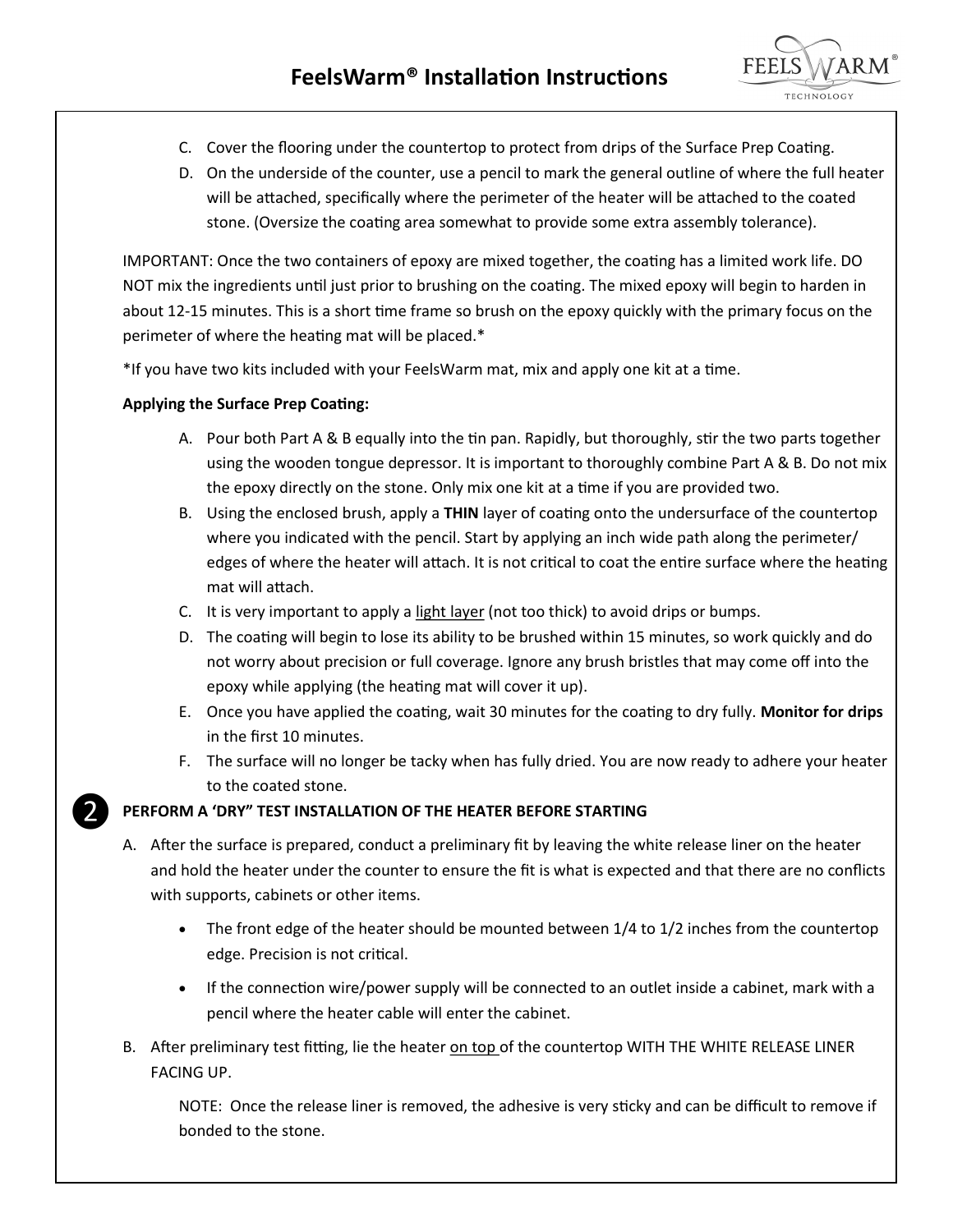#### **DRILL CABLE HOLE IN CABINET**

❸

❹

- A. Evaluate how the cable from the heater will reach the outlet inside the cabinet. Consider how the wire will feed and where the access hole needs be located in order for the heater cable to route within the framework of the cabinet.
- B. Predict where the cable hole can be located to successfully penetrate the cabinet without hitting supports, wires or other barriers. You may choose to use a stud finder and other methods to anticipate a good location for the hole.
- C. To ensure that the cable hole will go through into the cabinet, drill a small 1/16" hole and verify that the hole doesn't hit a stud or other obstacle.
- D. Follow-up with a 3/4" spade drill bit to drill a hole in the cabinet wall(s) which will enable the heater cable to route to the power outlet after the heater is mounted.
- E. The cable will feed from the heater into the cabinet where it plugs to the Thermal Control Unit, Transformer and outlet. The plastic cable plug provided will be placed around the cable and inserted into the 3/4" hole for a professional look (as shown).

### **ATTACH THE HEATER**

- A. With the heater lying on the top of the counter with the white release paper facing up, peel the white release liner off the heater. Do not discard.
- B. Reduce the size of the release liner into manageable pieces by ripping the white release paper into smaller sections approximately 6" X 24" sizes (the size/shape of these sheets is not critical).
- C. Place the release liner sub-sheets back down onto the sticky heater but place them onto the heater so approximately 2" of the front-edge of the heater is exposed. This process leaves a sticky portion of the heater to start attaching to the countertop while it is being manually held and positioned under the counter.
- D. Move the heater from the top of the countertop keeping the shortened white release liner on the heater. This is generally accomplished by sitting on the floor facing out. Align the heater under the counter, keeping the heater close to the front edge(s).
- E. Lightly press/tack down a few spots along the front edge of the heater to hold the heater in place. Don't press the entire edge down tight in case you have to realign the heater. The partial white release liner sheets prevent the entire heater from sticking to the counter inadvertently while the heater is being aligned.
- F. Once the front edge of the heater is positioned and is wrinkle-free, gently curl the back edge of the heater down and remove the release paper. Then lightly tack the entire heater in place working from the front edge toward the back in a wiping action. Tacking down the mat lightly allows for a potential realignment if necessary. Be cautious yanking/realigning the tail area.

Cable hole after finishing plug is installed.





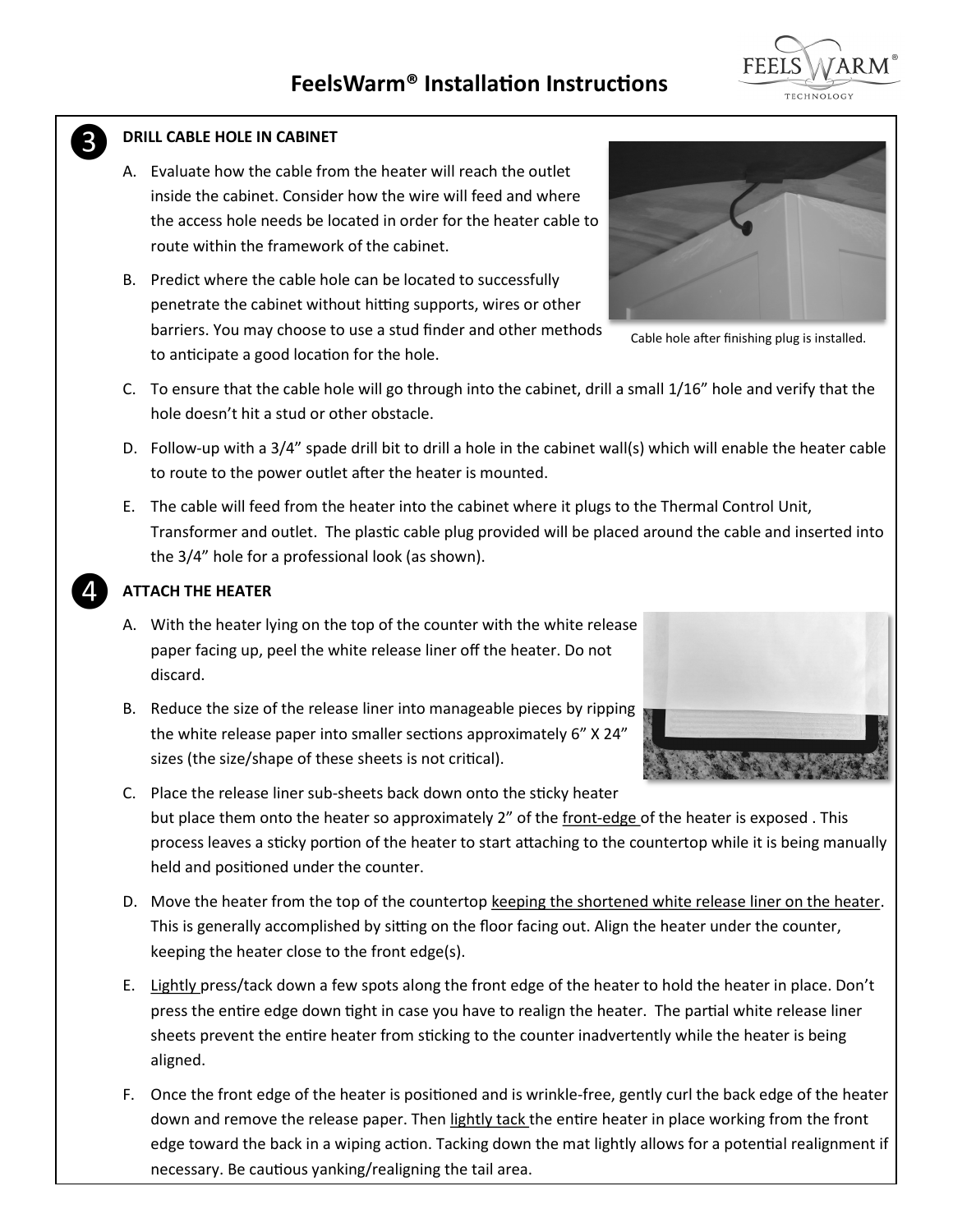# **FeelsWarm® Installation Instructions**



**Mats with Multiple Sides**: If you have a two-sided mat (commonly "L" shaped), you will want to tack down only one of the L sides first: the longer side. Droop down the other side of the L. After tacking the edge of the long side, remove the release liner of the long side and very lightly tack the body of the long side.

Remove the release liner of the short leg. In a wiping/curling

motion from the corner, bring up the drooping portion and lightly wipe from the corner (Point A) toward the end of the short side (Point B) and tack lightly in-place. Unlike the long side, do not go along the edge of the short side and tack it. Instead, wipe the mat from the corner as described.

For three-sided mats (commonly "U" shaped), tack down the middle section first, leaving the other two sides drooping down. Continue following the same approach as the above two-sided mats.

Once the entire heater is tacked in-place throughout the countertop, ensure it is wrinkle free. If so, then proceed to press firmly throughout the entire heater.

### **FINAL PRESSURE TO PERMANENTLY SECURE PERIMETER**

Once the heater is attached, ensure the perimeter 1" of the heater is pressed down extra hard.

NOTE: Avoid pressing hard on the wire connection pad area to not damage connection points.

### **INSTALL CABLE PLUG**

After the heater has been installed, feed the heater cord through the drilled hole. Included with your heater is a black cable plug. Put the plug over the cable wire (there is a slit in the side of the plug to allow this to happen) then insert the plug into the hole in the cabinet.



#### **INSTALL POWER SUPPLY**

Connect the heater, Thermal Control Unit (optional), transformer and power cord together as shown below.



**IMPORTANT**: If the FeelsWarm system involves multiple transformers and/or multiple heaters, each transformer plug and each heater cable will have a numerical tag with matching code numbers. It is critical that each transformer is plugged into its correlating heater.





❻

❼